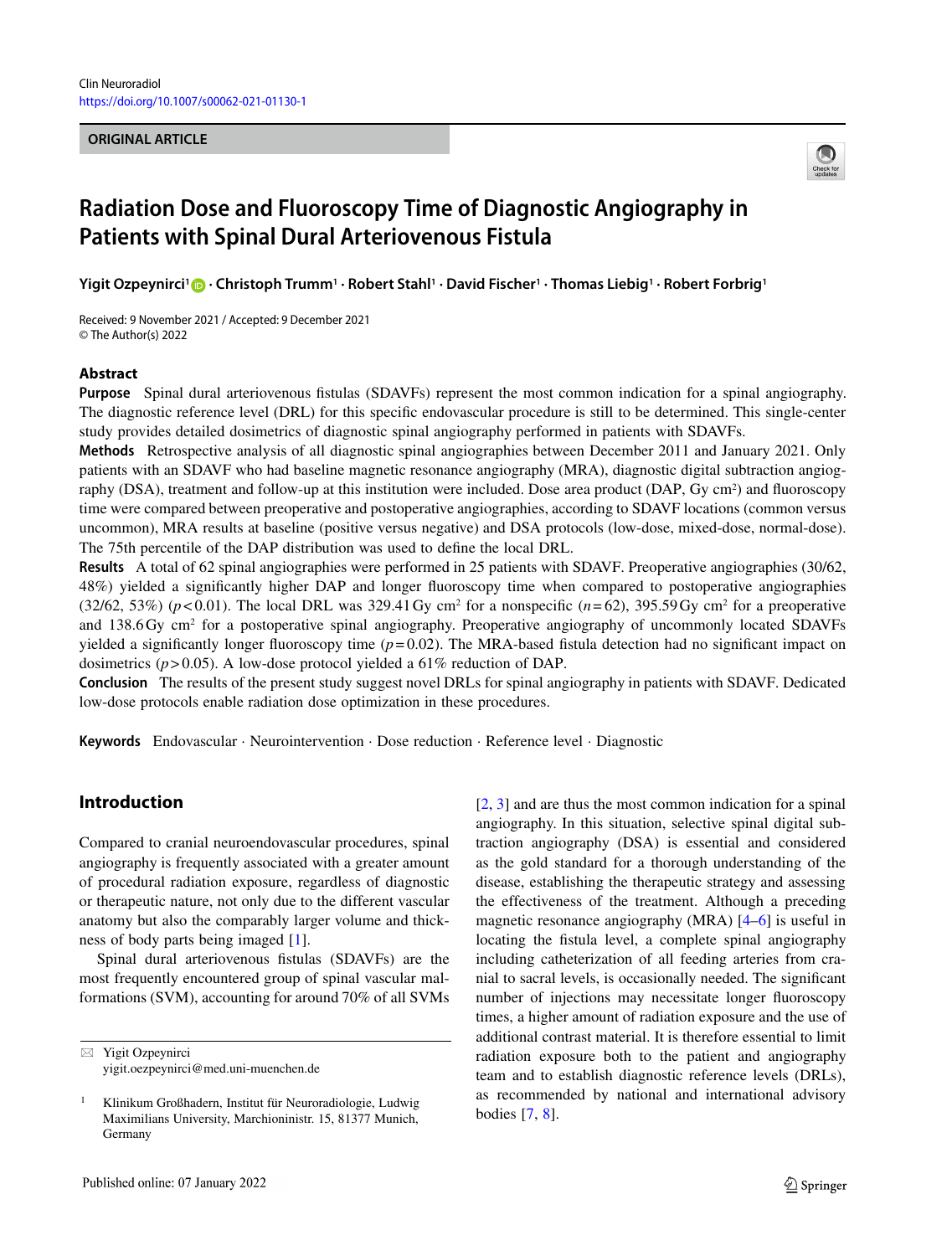The DRL for spinal endovascular procedures is still to be determined by the National Federal Office of Radiation Protection, and reference values in the literature are scarce and variable  $[1, 4, 9-12]$  $[1, 4, 9-12]$  $[1, 4, 9-12]$  $[1, 4, 9-12]$  $[1, 4, 9-12]$ . We conducted a retrospective singlecenter study to analyze radiation dose, fluoroscopy time, and amount of contrast material in diagnostic spinal angiographies performed in a homogeneous group of patients presenting with SDAVFs in order to provide data valuable for the establishment of novel DRLs.

# **Material and Methods**

We retrospectively reviewed all diagnostic spinal angiographies performed at our institution between December 2011 and January 2021. Only patients with an SDAVF who had a preceding spinal MRA, diagnostic DSA, treatment and follow-up imaging at our institution were included. Exclusion criteria were the following: 1) spinal diagnostic angiograms performed as part of a therapeutic intervention, 2) angiograms combined with a complete 4-vessel cerebral angiogram, 3) intracranial arteriovenous fistulas with perimedullary spinal venous drainage, 4) patients with a prior diagnostic DSA at another center who were referred only for treatment and 5) patients in whom the postoperative DSA was not carried out at our institution.

#### **Procedure**

Prior to angiography, all patients with clinical and imaging findings suspicious of an SDAVF underwent an additional dedicated contrast-enhanced MRA (ceMRA) on a 3T MR scanner (Signa, GE Healthcare, Chicago, IL, USA) to detect the probable fistula level.

Angiographies were performed on a biplane angiographic unit (Axiom Artis Zee, Siemens Healthineers, Erlangen, Germany) by 5 consultant neuroradiologists with at least 6 years' experience in interventional neuroradiology. If the level of the fistula could be identified on MRA (MRA positive), selective catheterization started with the respective segment artery. Each preoperative angiography involved bilateral injections of at least five vertebral levels (contralateral segment artery at the fistula level and bilateral segment arteries from two adjacent segments above and below).

In MRA negative cases, catheterization began with any segment at the thoracolumbar junction and was continued until the feeder was identified. Segment arteries were scanned in standard anteroposterior projection at a rate of 2–4 frames per second (fr/s) and a field of view (FOV) between 11 and 21 cm. Once the fistula feeder was found, additional diagnostic runs were acquired at different angles and higher frame rates to display the fistula better, if necessary.

Postoperative angiography involved catheterization of the feeding segment artery and contralateral side at the same level as well as adjacent levels below and above on both sides. No rotational angiography was done.

Two DSA acquisition protocols preset by the manufacturer were used at the discretion of the neuroradiologist:

- Low dose (LD): 2 or 4 fr/s, 70 kV, pulse width 50 ms, dose 1.2μGy/fr
- Normal dose (ND): 2 or 4 fr/s, 72.3 kV, pulse width 80ms, dose 3μGy/fr.

## **Data Collection**

Patient demographics, procedural data including procedurerelated complications, and angiographic outcome at followup were retrospectively obtained from the medical charts. Imaging data and dose reports were retrieved from a dedicated picture archiving and communication system (PACS syngo.imaging, Siemens Healthineers). Procedural radiation exposure was measured as fluoroscopy time and dose area product  $(DAP, Gy cm<sup>2</sup>)$ . The total DAP was determined by combining the DAP of fluoroscopy and DSA acquisitions. Fistula locations between the sixth thoracic and second lumbar vertebrae were regarded as common locations, as described by Krings et al. [\[2\]](#page-5-1). Fistulas located elsewhere represented the uncommon locations. For comparative group analysis, in cases with more than one preoperative angiography, procedural data from all preoperative angiographic studies were combined and considered as a single procedure. In cases with a residual fistula, only data from the final postoperative angiography confirming total cure were included.

#### **Statistical Analysis**

Data were initially tested for normality using the Shapiro-Wilk test. Continuous variables were presented as means ± standard deviation (SD), percentages and ranges. Counts and percentages were used to represent categorical data. Mann-Whitney U tests were used to compare procedural data (DAP, fluoroscopy time and quantity of contrast material) between preoperative and postoperative angiographies. Dosimetric data of preoperative and postoperative angiographies between cases with fistulas at common and uncommon locations as well as between cases with feeders identified on preoperative ceMRA (MRA positive) and those not identified (MRA negative) were also compared with Mann-Whitney U tests. For both preoperative and postoperative angiographies, a Spearman correlation analysis was performed to determine the relationship between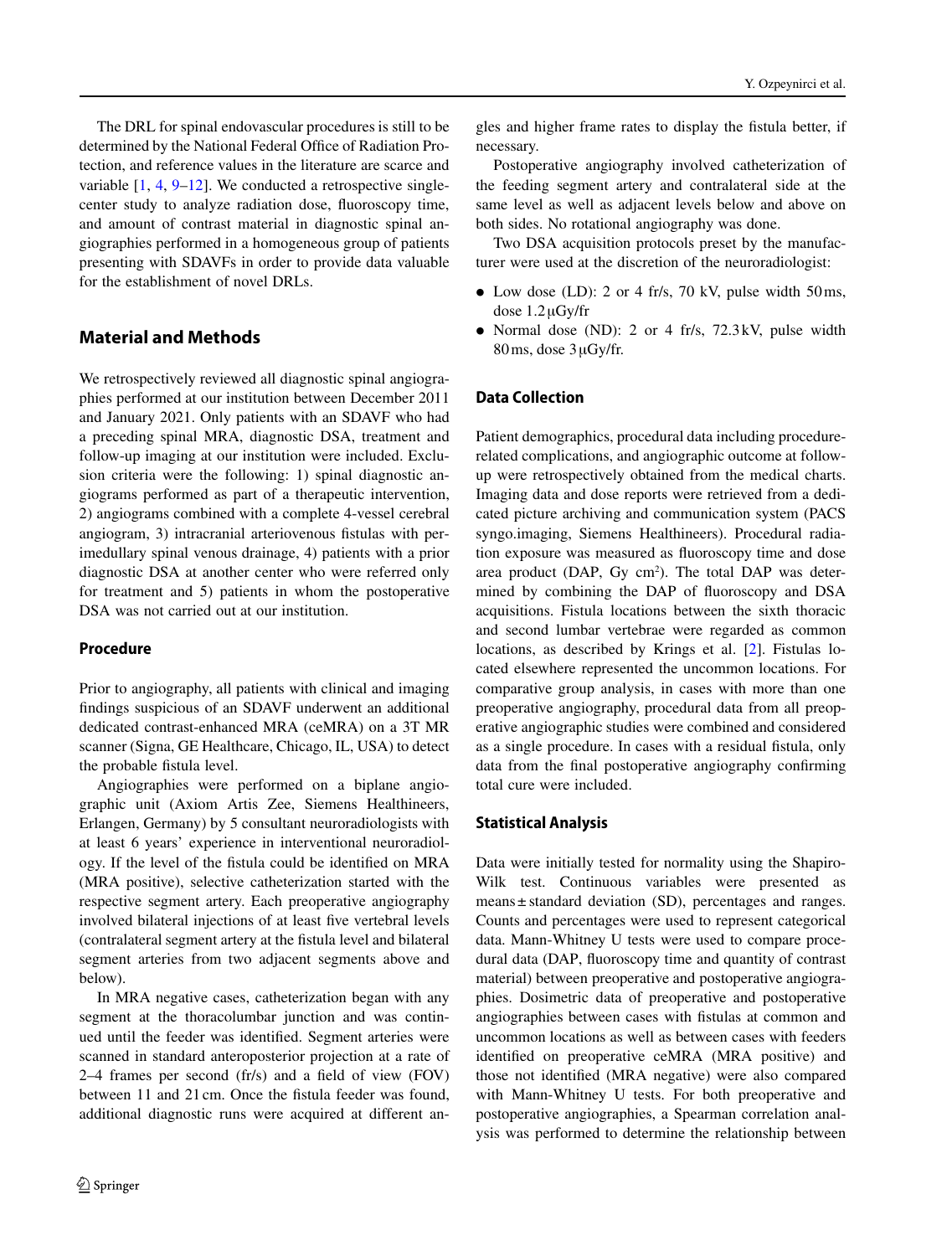patient age and procedure DAP, fluoroscopy time and quantity of contrast material. The 75th percentile of the DAP distribution was used to define local DRLs for preoperative, postoperative and all spinal angiographies.

In addition, the impact of different DSA protocols on the DAP was examined. Three groups were formed for this purpose: 1) low dose (LD), 2) normal dose (ND) and 3) mixed dose (MD). One-way ANOVA analysis was used to compare the mean DAP, number of DSA acquisitions and dose index across these three groups (LD, ND and MD). The individual dose index was calculated for each patient using the following formula as previously described by Forbrig et al. [\[13\]](#page-6-3):

• Dose index  $(Gy cm<sup>2</sup>) = DAP$  of all DSA acquisitions/total number of DSA acquisitions

All calculations were performed using SPSS software version 25.0 (IBM, Armonk, NY, USA). A *p* value less than 0.05 was considered statistically significant.

### **Results**

Between December 2011 and January 2021 a total of 62 spinal angiographies, 30 (48%) preoperative and 32 (52%) postoperative, were performed in 25 patients with SDAVFs. Table [1](#page-2-0) shows patient demographics and procedural data. In 5 (20%) patients, a repeat angiography was necessary to identify the fistula point due to excessive bowel gas  $(n=1)$ , technical challenge due to severe aortic atherosclerosis  $(n=2)$  and termination due to discomfort of the patient  $(n=2)$ . In those patients, dosimetric data from two preoperative angiographies were summed up and represent the preoperative data.

Of the patients 6 (24%) underwent more than 1 angiography postoperatively to confirm the fistula occlusion (residual or recurrent fistula,  $n = 4$ , persistent clinical and imaging

<span id="page-2-1"></span>**Table 2** Dosimetric data from spinal angiographies

<span id="page-2-0"></span>**Table 1** Patient demographics and procedural data

| Patient data                                                        |               |
|---------------------------------------------------------------------|---------------|
| Mean age, years (range)                                             | $65(45-82)$   |
| Female sex                                                          | 6/25(24%)     |
| Number of total DSAs                                                | 62            |
| Preoperative                                                        | 30            |
| Postoperative                                                       | 32            |
| Surgical treatment                                                  | 22/25 (88%)   |
| Recurrence                                                          | 4/25(16%)     |
| Fistulas at common locations (Th6-L2)                               | 17/25 (68%)   |
| Identification of the fistula point<br>on the preangiographic ceMRA | 16/25(64%)    |
| Complications                                                       | $1/62(1.6\%)$ |
|                                                                     |               |

*DSA* digital subtraction angiography, *Th* thoracic, *L* lumbar, *ceMRA* contrast-enhanced magnetic resonance angiography

findings despite fistula closure,  $n = 2$ ). Only data from the final angiography showing fistula occlusion were considered in those cases.

One periprocedural complication occurred: in one patient a non-occlusive catheter-induced dissection of the fistula feeding segment artery occurred during the postoperative angiography.

Table [2](#page-2-1) shows dosimetric data from preoperative and postoperative DSAs including fluoroscopy time, DAP, number of DSA runs, and contrast agent volume. Figs. [1](#page-3-0) and [2](#page-3-1) graphically represent DAP and fluoroscopy time of angiographies for each patient.

Preoperative angiographies had significantly higher DAP, fluoroscopy time, amount of DSA runs and volume of contrast material compared to postoperative angiographies  $(p<0.01)$ . In terms of total procedural DAP (38.5 vs. 51.8 Gy cm<sup>2</sup>,  $p=0.3$ ) or quantity of contrast agent (206) vs.  $287 \text{ ml}$ ,  $p = 0.05$ ), there was no significant difference between fistulas located at common and uncommon spinal levels in preoperative angiographies; however, fluoroscopy time (28.5 vs. 42.7 min,  $p=0.02$ ) and number of DSA ac-

|                                       | All angiographies $(n=62)$          | Preoperative angiographies $(n=30)$       | Postoperative angiographies $(n=32)$  |
|---------------------------------------|-------------------------------------|-------------------------------------------|---------------------------------------|
| Mean DAP, Gy $\text{cm}^2$<br>(range) | $259.9 \pm 360$<br>$(8.7 - 1724.2)$ | $427.83 \pm 428.02$<br>$(563.5 - 1724.2)$ | $97.60 \pm 106.17$<br>$(8.7 - 538.7)$ |
| Median DAP, $Gy$ cm <sup>2</sup>      | 126                                 | 256.46                                    | 62.01                                 |
| Mean FT, min (range)                  | $19.6 \pm 17.4$<br>$(1.8 - 111.5)$  | $33.1 \pm 23.5$<br>$(6.3 - 111.5)$        | $11.1 \pm 8.2$<br>$(1.8 - 38.8)$      |
| Median FT, min                        | 16.9                                | 24.2                                      | 7.6                                   |
| Mean CV, ml (range)                   | $142.9 \pm 87.6$<br>$(40 - 500)$    | $232 \pm 123.2$<br>$(80 - 500)$           | $96 \pm 51.5$<br>$(40 - 270)$         |
| Median CV, ml                         | 120                                 | 200                                       | 80                                    |
| Mean number of DSA runs               | 16.6                                | 26.3                                      | 7                                     |
| Median number of DSA<br>runs          | 10                                  | 20                                        | 6                                     |

*DAP* dose area product, *FT* fluoroscopy time, *CV* contrast material volume, *DSA* digital subtraction angiography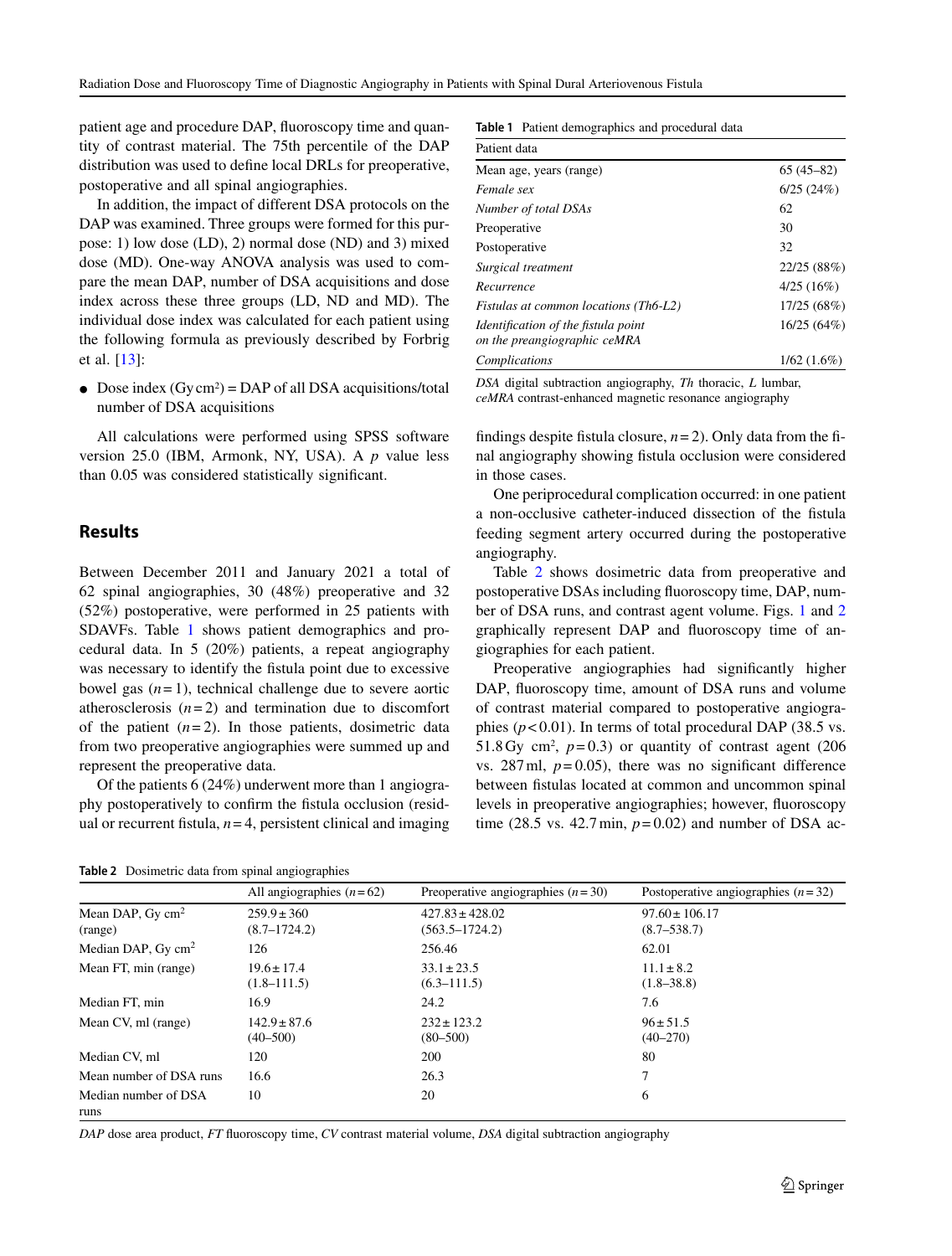<span id="page-3-0"></span>**Fig. 1** Scatter plot with linear regression lines reporting dose area product (DAP) values of preoperative (pre) (*dotted line*) and postoperative (post) (*solid line*) angiographies for each patient. The x-axis represents all patients from number 1 to number 25

<span id="page-3-1"></span>



quisitions (24.8 vs. 29.3,  $p = 0.04$ ) were significantly higher in the uncommon group. The DAP (411.1 vs. 457.5 Gy cm2, *p*= 0.4), fluoroscopy time (33.2 vs. 32.9min, *p*= 0.7), number of DSA acquisitions  $(23.4 \text{ vs. } 31.3, p=0.3)$  and amount of contrast agent (215 vs.  $262 \text{ ml}, p = 0.4$ ) were not significantly different between patients with and without a fistula point identified on preangiographic ceMRA.

In postoperative angiographies, there was no difference between fistulas located at common and uncommon spinal levels regarding the total procedural fluoroscopy time, DAP, amount of contrast agent or DSA acquisitions.

There was no significant correlation between age and DAP, fluoroscopy time, and the amount of contrast agent on preoperative and postoperative angiographies. The local DRL yielded 329.41 Gy cm<sup>2</sup> for a nonspecific spinal angiography  $(n=62)$ , 395.59 Gy cm<sup>2</sup> for a preoperative angiography  $(n=30)$  and 138.6 Gy cm<sup>2</sup> for a postoperative angiography  $(n=32)$  (Table [3\)](#page-3-2).

An LD protocol was applied in 25/62 (40.3%) of the angiographies, an ND protocol in 27/62 (43.6%) and an MD protocol in 10/62 (16.1%) of the angiographies. The mean DSA acquisition count did not significantly differ between these protocol groups (LD: 13.6 vs. ND: 15.7 vs. MD: 14.6,  $p=0.9$ ). The mean dose index was significantly lower in the LD and MD groups than in the ND group (LD: 7.6 vs. MD: 10.2 vs. ND: 19.9, *p*< 0.01 and *p*< 0.05, respectively) and there was no difference between the LD and MD groups  $(p=0.8)$ . When compared to the ND protocol, the LD protocol resulted in a 61% reduction in DAP per single DSA run.

**Table 3** Percentile values of dose area product (DAP) for preoperative and postoperative spinal angiographies. The 75th percentile defines the diagnostic reference level

<span id="page-3-2"></span>

| Total DAP, Gy<br>$\rm cm^2$ | Preoperative<br>$(n=30)$ | Postoperative<br>$(n=32)$ | All<br>$(n=62)$ |
|-----------------------------|--------------------------|---------------------------|-----------------|
| 25th percentile             | 121.65                   | 42.04                     | 57.13           |
| Median                      | 223.14                   | 66.52                     | 126             |
| 75th percentile             | 395.59                   | 138.6                     | 329.41          |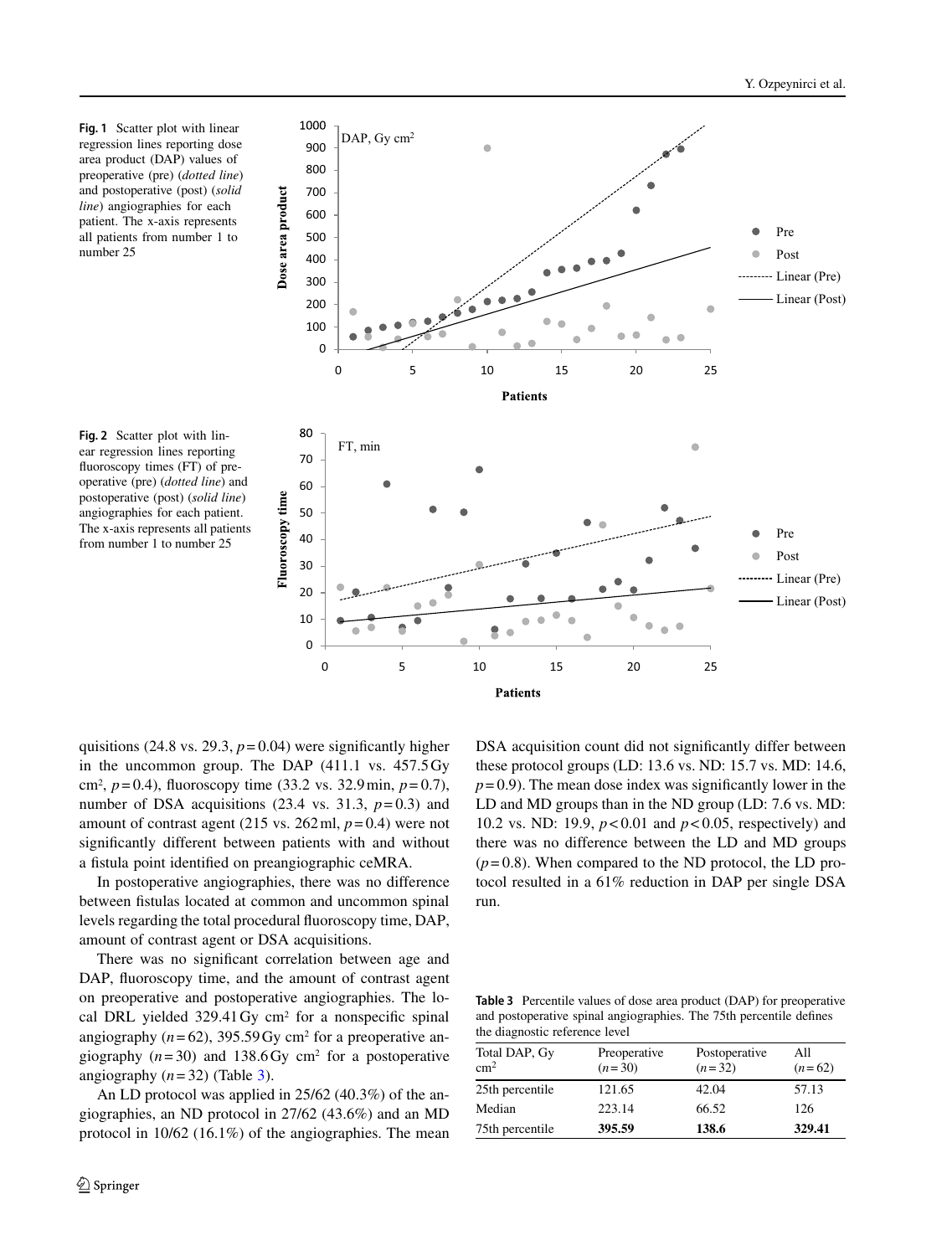### **Discussion**

This study reports detailed dosimetric data from diagnostic angiographies performed in patients with spinal dural AVFs. The mean procedural DAP of 62 spinal angiographies performed in 25 patients was 260 Gy cm<sup>2</sup>, with a mean fluoroscopy time of 19.6min and a mean volume of contrast material of 143ml. As our local DRL, we propose 329.41 Gy cm<sup>2</sup>.

Spinal endovascular procedures, whether diagnostic or therapeutic, are frequently associated with a higher amount of radiation exposure compared to most intracranial fluoroscopically guided procedures. This is not only because of the difference in vascular anatomy but also the comparably larger volume and thickness of body parts being imaged [\[1\]](#page-5-0). Furthermore, complete spinal DSA, which is sometimes required to pinpoint the fistula location, entails selective catheterization of numerous segmental arteries in the neck, chest, abdomen and pelvis branching from various vessels. This may yield longer fluoroscopy times and the use of a larger volume of contrast material.

According to the literature [\[4–](#page-5-3)[6\]](#page-5-4) a high-resolution contrast-enhanced MRA of the spine may be helpful in locating the fistula site and consequently limit the angiographic effort. Luetmer et al. observed that MRA depicted a fistula in 20 of 22 patients presenting with an SDAVF. Only 14 cases had the level of the fistula included in the imaging volume, and in 13 (59%) cases the level and site of the fistula could be predicted within 1 vertebral level, resulting in a more than 50% decrease in fluoroscopy time and contrast agent volume [\[4\]](#page-5-3).

Using preangiographic ceMRA, the level of the fistula was accurately detected in 16/25 (64%) of the patients in the present series; however, in preoperative angiographies no significant difference between MRA positive and MRA negative cases was found in terms of DAP, fluoroscopy time or contrast agent volume. This might be explained by the small population size, the angiographers' various degrees of expertise and the unique technical challenges of each case.

SDAVFs may arise anywhere between the foramen magnum and sacrum. Krings et al. stated that in their experience more than 80% of all SDAVFs are located between the Th6 and L2 vertebral levels [\[2\]](#page-5-1). Likewise, in our study 17 fistulas (17/25, 68%) were detected between those levels.

Regarding preoperative angiographies, we found no significant difference between fistulas at common and uncommon levels in terms of procedure DAP and contrast agent volume; however, the mean fluoroscopy time was significantly higher in the group of fistulas found at uncommon levels (42.7min versus 28.5min), which is consistent when considering the angiographical routine workflow. If the preangiographic MRA is negative, as is the case with most of the fistulas at uncommon locations, we usually begin with selective catheterization of segmental vessels at the thoracolumbar junction and move on to sacral or upper thoracic segmental arteries if necessary. As a result, a longer fluoroscopy time is commonly required to locate the fistula in these cases; however, because the DAP of pulsed fluoroscopy is relatively low as compared to a DSA run, a longer fluoroscopy time does not necessarily imply a significantly increased radiation dose.

In the literature, radiation dose data from spinal diagnostic angiographies were commonly published from cohorts with heterogeneous pathologies [\[1,](#page-5-0) [4,](#page-5-3) [10](#page-6-4)[–12,](#page-6-2) [14\]](#page-6-5). In contrast, we rather aimed to collect homogeneous data dedicated to a specific spinal vascular pathology. For example, Chen and Gailloud analyzed 302 consecutive spinal angiograms conducted in 288 patients over a 10-year period [\[11\]](#page-6-6). Only 25 patients (42%) in this collective had dural AVFs. The majority (95%) of angiograms were full spinal angiographic examinations. The average contrast amount was 110ml and the fluoroscopy time 25min. These values are comparable with those of our complete cohort  $(n=62;$ contrast agent 143ml, fluoroscopy time 19.6min); however, Chen and Gailloud neither undertook any subgroup analysis nor presented data on radiation dose. Instead, they focused on procedure safety in terms of neurologic and systemic complications. In another study, Luetmer et al. reported a mean fluoroscopy time of 38min and a mean volume of contrast agent of 219ml in their series of preoperative spinal angiograms performed in 22 patients with SDAVFs [\[4\]](#page-5-3). These findings are consistent with our results from preoperative angiographies, with a mean fluoroscopy time of 33.1min and a contrast agent volume of 232ml.

Spinal vascular malformations can easily be overlooked on DSA, hence repeat angiography is not unusual. According to Gailloud, common factors are e.g. misinterpretation of segmental arteries, demonstration but not perception of lesions, unintentionally missing the level of the feeding vessel, deliberate limitation of the procedure (e.g., no pelvic injections) and poor or nonselective injections [\[14\]](#page-6-5). Moreover, excessive patient discomfort caused by prolonged examinations represents a common reason for the angiography being terminated early. If an initial study is negative, Gailloud et al. believe that the threshold for seeking a second view and/or repeat the angiography should be low [\[14\]](#page-6-5). Likewise, in five of our patients the fistula was eventually detected on the second preoperative angiography.

The ICRP (International Commission on Radiological Protection) and the European Directive 2013/59/ EURATOM directives underline the need for justification of patient exposure to radiation and highlight the importance of both documenting the radiation dose of each examination and utilizing appropriate diagnostic reference levels [\[7,](#page-5-5) [8\]](#page-6-0). Institutions or individual practitioners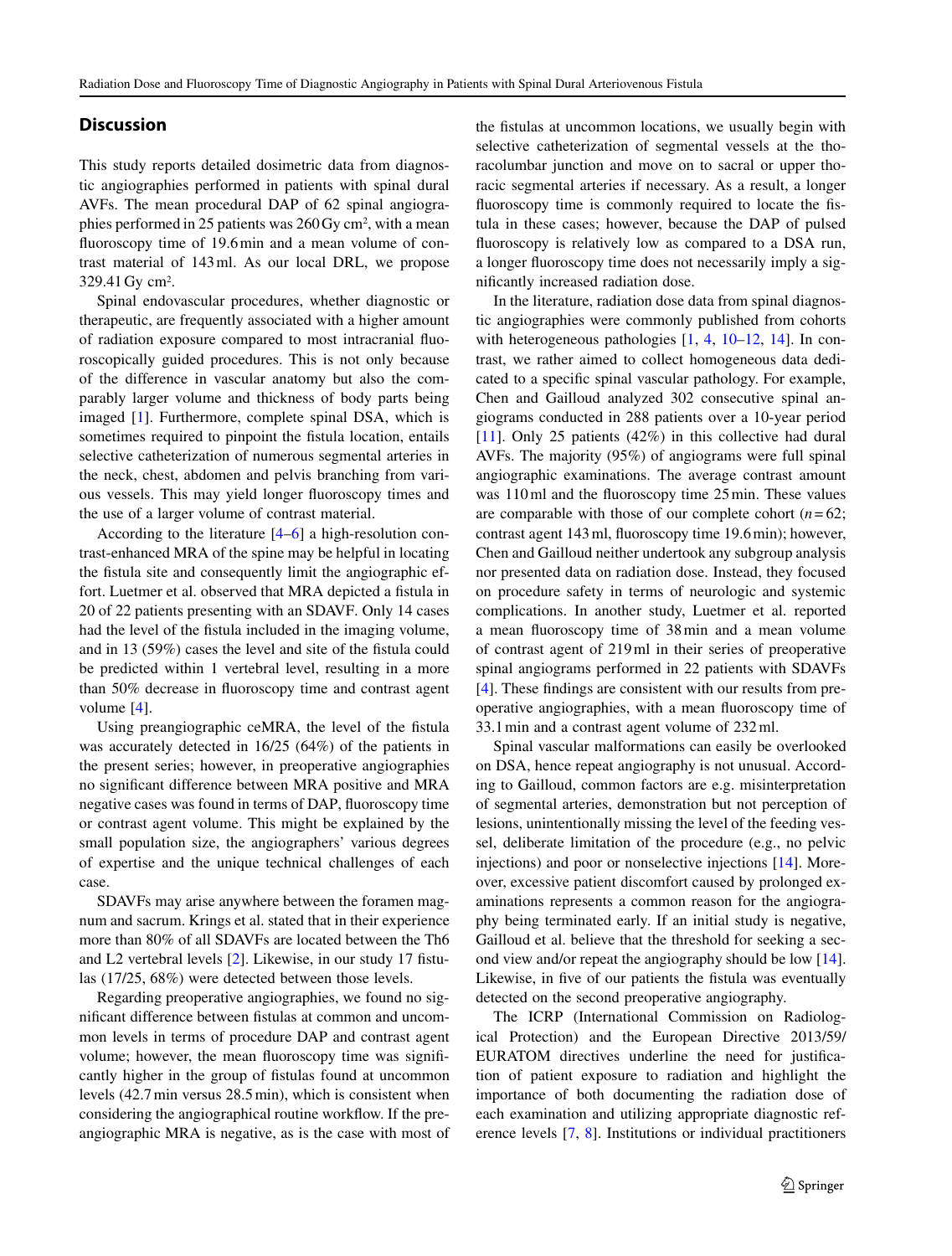gather radiation dose reports for a procedure performed in their own practice to use reference levels as a quality improvement tool. For the determination of local DRLs with acceptable 95% confidence intervals, Miller et al. proposed at least 30 studies of the same procedure [\[1\]](#page-5-0).

The National Federal Office of Radiation Protection has not yet established a national DRL for spinal endovascular procedures [\[9\]](#page-6-1). Moreover, a dedicated literature query did not reveal officially established or recommended DRL for spinal angiographies in further European countries, the USA, South Korea or Australia [\[15](#page-6-7)[–17\]](#page-6-8).

Recently, Opitz et al. suggested a DRL for spinal angiographies performed in patients presenting with SDAVF. They presented dosimetric data for SDAVFs from 58 diagnostic spinal angiographies, revealing a DRL of 396.39 Gy  $cm<sup>2</sup>$  [\[18\]](#page-6-9), which is in line with our calculated values. Furthermore, two multicenter studies from France done by Etard et al. and Kien et al. reported DRLs for spinal angiographies [\[19,](#page-6-10) [20\]](#page-6-11). They included 123 and 171 spinal angiographies from various centers in France and proposed a DRL of  $185 \text{ Gy cm}^2$  and  $483 \text{ Gy cm}^2$ , respectively; however, a pathology-based subgroup analysis was not carried out in their studies, disabling a reasonable comparison with our findings.

Our study has several limitations because of the monocentric design. Angiographies were performed using a single angiographic system from a single vendor (Siemens Healthineers). Furthermore, we only analyzed diagnostic spinal angiographies of SDAVFs, hence the provided dosimetric data cannot be generalized to other spinal endovascular procedures and pathologies; however, since dural AVFs are the most prevalent indication for a spinal angiogram, our data may be considered as guidance and cover the vast majority of patients undergoing this procedure. Finally, the dosimetric values provided in this study are not weightcorrected.

## **Conclusion**

In the present study we suggest novel DRLs for diagnostic spinal angiography in patients with dural AVF representing the most frequent spinal vascular pathology. Preoperative dosimetric values were significantly lower when compared to postoperative angiographic data. In preoperative angiography, the fluoroscopy time was significantly higher in patients with SDAVFs at uncommon locations, which in turn did not yield a significantly higher radiation dose. MRAbased fistula detection at baseline had no significant impact on the dosimetry values. A low-dose DSA protocol yielded a 61% reduction of radiation dose. We recommend further, ideally prospective multicenter studies in order to gather more detailed data of different angiography systems with

novel dose reduction techniques as well as optimized DSA and fluoroscopy settings.

**Funding** No funding was received for this study.

**Funding** Open Access funding enabled and organized by Projekt DEAL.

#### **Declarations**

**Conflict of interest** Y. Ozpeynirci, C. Trumm, R. Stahl, D. Fischer, T. Liebig and R. Forbrig declare that they have no competing interests.

**Ethical standards** All procedures performed in this study involving human participants were in accordance with the ethical standards of the Ethics Committee of the Ludwig Maximilians University (project number: 21-1053) and with the 1964 Helsinki Declaration and its later amendments or comparable ethical standards. Informed consent: requirement of patient consent was waived because of the retrospective nature of the study.

**Open Access** This article is licensed under a Creative Commons Attribution 4.0 International License, which permits use, sharing, adaptation, distribution and reproduction in any medium or format, as long as you give appropriate credit to the original author(s) and the source, provide a link to the Creative Commons licence, and indicate if changes were made. The images or other third party material in this article are included in the article's Creative Commons licence, unless indicated otherwise in a credit line to the material. If material is not included in the article's Creative Commons licence and your intended use is not permitted by statutory regulation or exceeds the permitted use, you will need to obtain permission directly from the copyright holder. To view a copy of this licence, visit [http://creativecommons.org/licenses/by/4.](http://creativecommons.org/licenses/by/4.0/)  $\Omega$ 

#### **References**

- <span id="page-5-0"></span>1. Miller DL, Kwon D, Bonavia GH. Reference levels for patient radiation doses in interventional radiology: proposed initial values for U.S. practice. Radiology. 2009;253:753-64.
- <span id="page-5-2"></span><span id="page-5-1"></span>2. Krings T, Geibprasert S. Spinal dural arteriovenous fistulas. AJNR Am J Neuroradiol. 2009;30:639-48.
- 3. Lenck S, Nicholson P, Tymianski R, Hilditch C, Nouet A, Patel K, Krings T, Tymianski M, Radovanovic I, Mendes Pereira V. Spinal and Paraspinal Arteriovenous Lesions. Stroke. 2019;50:2259-69.
- <span id="page-5-3"></span>4. Luetmer PH, Lane JI, Gilbertson JR, Bernstein MA, Huston J 3rd, Atkinson JL. Preangiographic evaluation of spinal dural arteriovenous fistulas with elliptic centric contrast-enhanced MR Angiography and effect on radiation dose and volume of iodinated contrast material. AJNR Am J Neuroradiol. 2005;26:711-8.
- 5. Farb RI, Kim JK, Willinsky RA, Montanera WJ, terBrugge K, Derbyshire JA, van Dijk JM, Wright GA. Spinal dural arteriovenous fistula localization with a technique of first-pass gadolinium-enhanced MR angiography: initial experience. Radiology. 2002;222:843-50.
- <span id="page-5-4"></span>6. Mull M, Nijenhuis RJ, Backes WH, Krings T, Wilmink JT, Thron A. Value and limitations of contrast-enhanced MR angiography in spinal arteriovenous malformations and dural arteriovenous fistulas. AJNR Am J Neuroradiol. 2007;28:1249-58.
- <span id="page-5-5"></span>7. International Commission on Radiological Protection. Radiological protection and safety in medicine. ICRP Publication 73. Annals of the ICRP 26, No. 2. 1996. [https://www.icrp.org/publication.](https://www.icrp.org/publication.asp?id=ICRP%20Publication%2073) [asp?id=ICRP%20Publication%2073.](https://www.icrp.org/publication.asp?id=ICRP%20Publication%2073) Accessed 22 Oct 2021, Oxford: Pergamon Press.